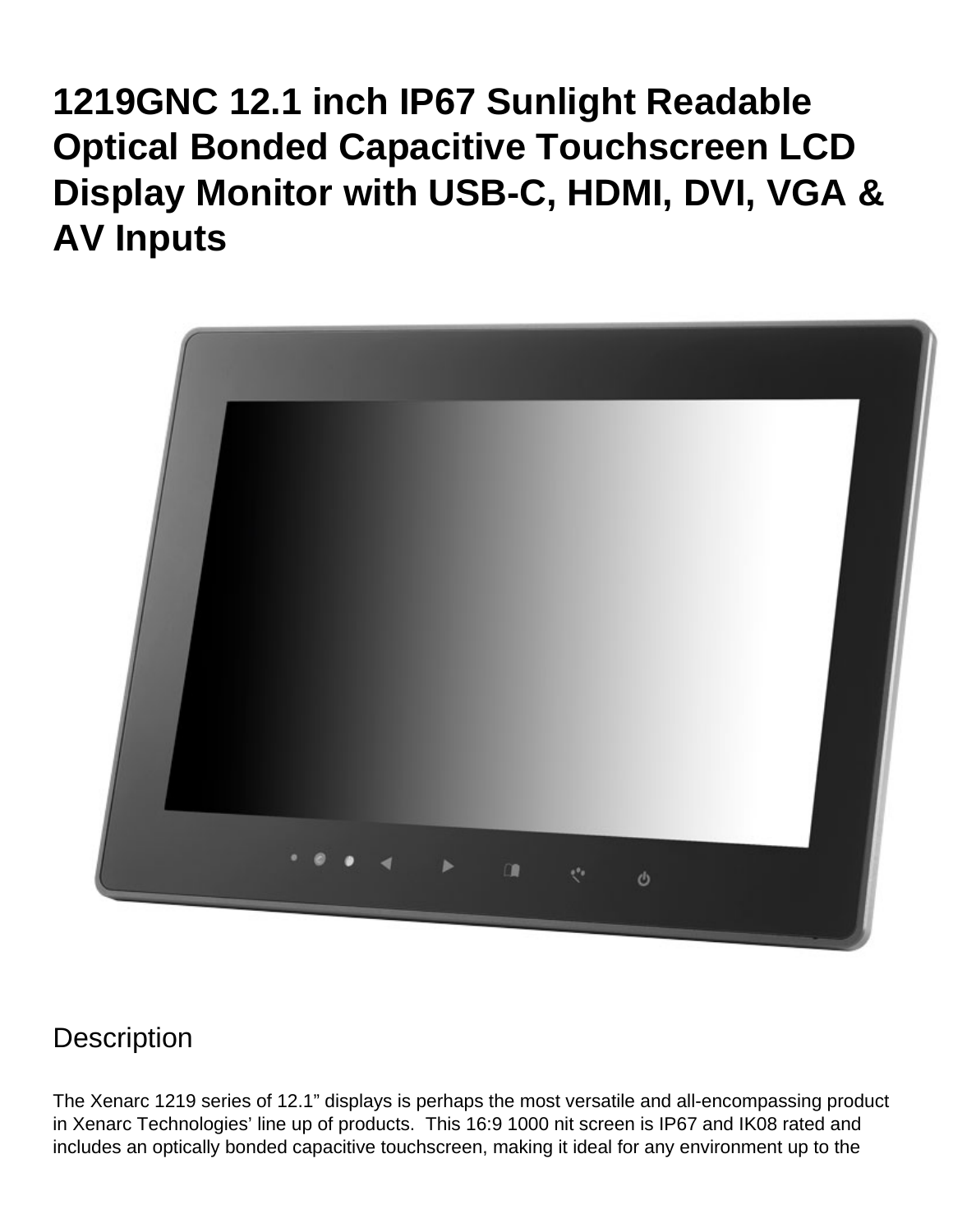toughest and most inhospitable environments. The touch panel is optically bonded to the LCD panel, eliminating the air gap between the two, increasing clarity, contrast, and durability. Further, because the unit is water tight and air tight, ambient humidity will not affect the clarity or viewability because of the optical bonding. The 1219GNC outperforms all automotive grade panels with a wider operating temperature range of -30C  $\sim$  85C (-22F  $\sim$  185F) and uses an IPS panel (In-Plane-Switching), which provides a wider viewing angle, consistent and accurate colors from all viewing angles, clearer images, and stable response times. A high contrast ratio of 1000:1 provides crisper images and vivid colors, even in direct sunlight.

The versatility of the 1219 series extends beyond its usability in many different environments. The 1219GNC can video interface through our proprietary 26 pin cable (HDMI, VGA, AV Inputs) as well as a direct USB-C input. Its USB-C input can handle both the display and touchscreen interface, further simplifying any installation by reducing the number of interface cables. The USB-C is also capable of Bi-Directional Power Delivery. A computer supporting USB-C Power Delivery can power the monitor directly over the USB-C Cable and simplify your installation further. If the monitor is connected to a DC power source, it could then provide power over USB-C to the connected device such as a Smart Phone. With the included waterproof cables, the 1219GNH is IP67 on all sides. The casing of the 1219GNH is designed to be used as a stand-alone monitor as well as a panel mount monitor. VESA standard mounting holes on the back further provide users with numerous mounting options. The IK08 rating makes the 1219GNH vandal resistant and shock resistant.

The 1219GNH was designed for those looking for a rugged, bright, compact display, usable in just about any environment or application. For the SDI version of this display, please check out the [1219GNS.](https://www.xenarc.com/1219GNS.html)

Why do our products outlast others in extreme conditions? Why do our products have a wider temperature range and a wider voltage input range? It is because our mission is to offer our customers the best products for any situation. By utilizing high grade components, this display is perfect for industrial, in-car computing applications or any other applications where a small, durable, environmentally rugged display is required, including but not limited to:

- [Transportation](https://www.xenarc.com/in-vehicle-display-monitors-fleet-transportation-management.html) - [Marine](https://www.xenarc.com/marine-outdoor-waterproof-display-monitors.html), Air, Heavy Vehicles, Mining, Weigh Stations, Fleet Management, Telematics, In-Car Computing, Public Transit, Cargo
- [System Integration](https://www.xenarc.com/system-integration-industrial-display-monitors.html) Machinery Controls, Factory Automation, Environmental Monitoring, Home Automation, Military, Smart Home
- [Point of Sale](https://www.xenarc.com/pos-touchscreen-display-monitors.html)  Hospitality, [Digital Signage](https://www.xenarc.com/casino-gaming-and-digital-signage-display-monitors.html), Self-Service Kiosks, Outdoor Kiosks and Signage, Casino
- Data Monitoring Cloud, IoT, [Medical](https://www.xenarc.com/medical-grade-touchscreen-display-monitors.html), Logistics, Inventory Management, Oil & Gas/Utilities, Law Enforcement, Broadcasting, Veterinary, First Person View
- [Broadcast & Production](https://www.xenarc.com/1219GNS-12.1-inch-sunlight-readable-IP67-IK08-optically-bonded-capacitive-touchscreen-with-SDI-HDMI-DVI-VGA-AV-Inputs-hdmi-sdi-video-output.html) Broadcast Stations, Mobile Production Vehicles, Field Rugged Deployment for your mobile workforce, Studio Video Production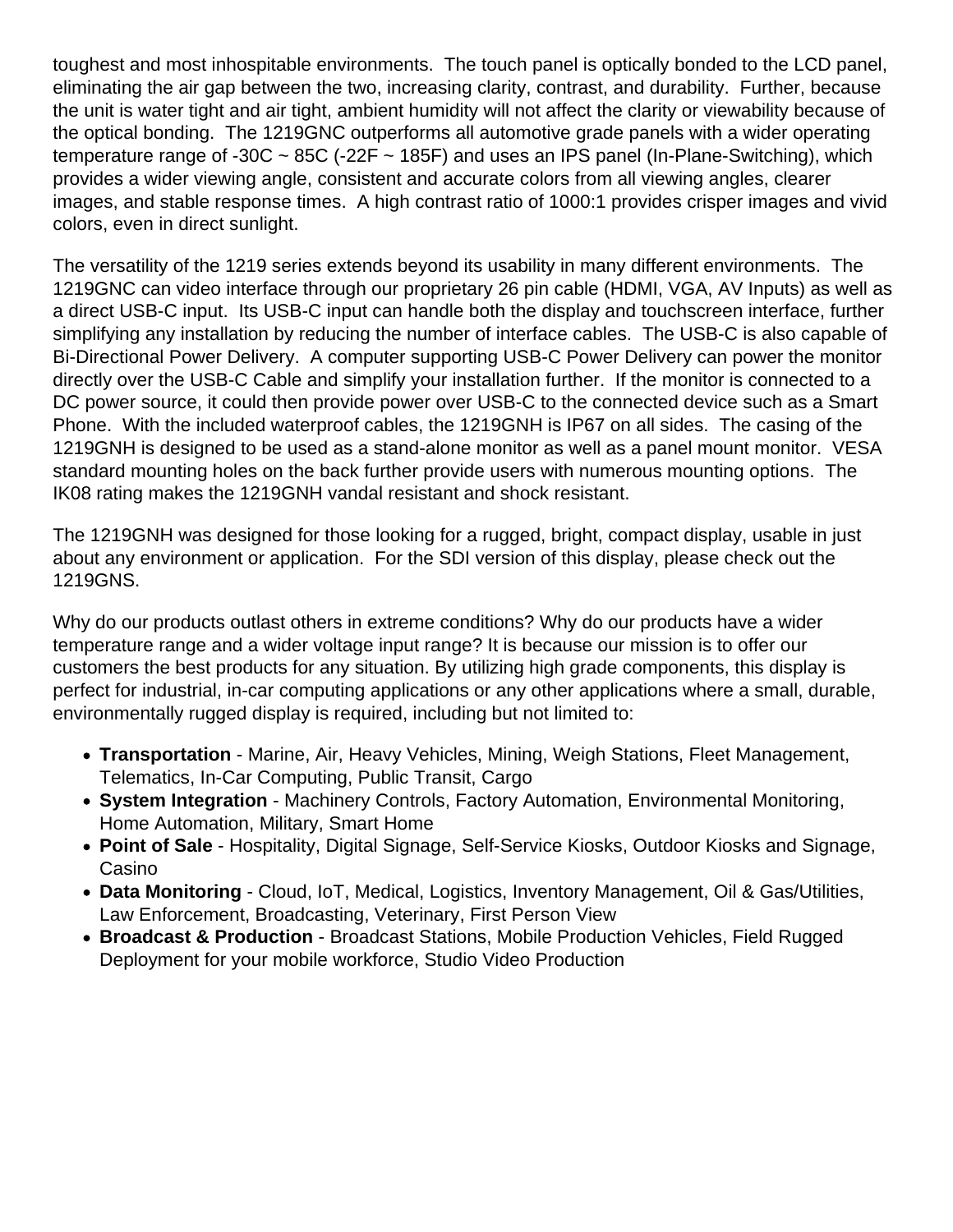### Features

- IP67 / NEMA6P Rated Water and Dust Resistance (Whole Unit)
- Super Wide Operating Temperature range of -22°F  $\sim$  185°F (-30°C  $\sim$  85°C)
- 1,000NIT Sunlight Readable with Long Life LED Backlight
- Wide Viewing Angle IPS (In-Plane Switching) LCD Panel
- Automatic Backlight Adjustment through Built-in Ambient Light Sensor
- Projected Capacitive Multi-Touch Touchscreen (USB)
- Optical Bonding, Anti-Reflective and Anti-Fingerprint Coating
- Plug-N-Play with Windows 7 and up and Android devices (Downloadable drivers for other OS)
- Multi-Monitor Touchscreen Support
- HDMI Input x 1 (HDCP), USB-C 3.1 x 1, VGA Input (15 pin D-SUB) x 1 & Video Input x 2
- Analog Audio Output x 1
- Audio Input x 4 / Built-In Waterproof Speaker
- 1280x800 Native Resolution, 16x9 Aspect Ratio
- Chip Monolithic Ceramic Capacitors for Improved Durability
- High Performance Image and Video Signal Processor
- AISS Advanced Image-Scaling and Shaping
- Last Input and Power Setting Memory
- IR Remote Control
- Auto Power-On upon signal detection
- Vertical Image Flip
- Function to Disable Front Button(s) and On Screen Text
- AV2 Auto Switching for Backup Camera
- VESA 75mm Mounting Holes
- Panel Mountable with included hardware
- 26-Pin Heavy-Duty Connector with Connector Locking
- Ruggedized Aluminum Casing
- Supports 9V DC  $\sim$  36V DC
- "E" Mark Certified for Automotive use
- FCC, CE, E13 Certification
- IK08 Impact Resistant
- ROHS Compliant
- [36 Month/3 Year Warranty](https://www.xenarc.com/Warranty.html)
- 30 Day No dead Pixel Guarantee

# Function Diagram

12.1 inch IP67 Sunlight Readable Optical Bonded Capacitive Touchscreen LCD Display Monitor with USB-C,